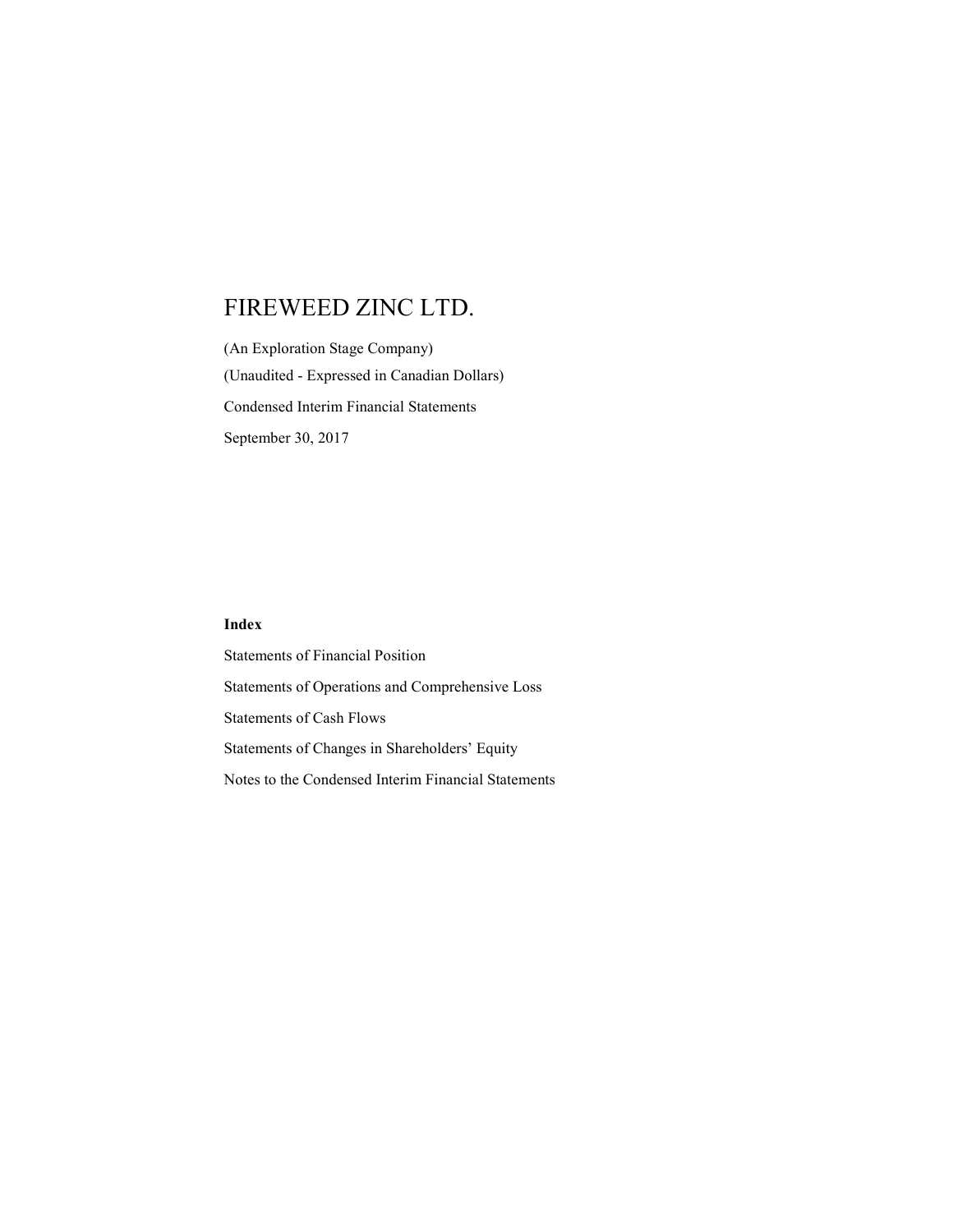### Notice of non-review of condensed interim financial statements

In accordance with National Instrument 51-102 Continuous Disclosure Obligations of the Canadian Securities Administrators, notice is given that the attached condensed interim financial statements for the nine-month period ended September 30, 2017 have not been reviewed by the Company's auditors.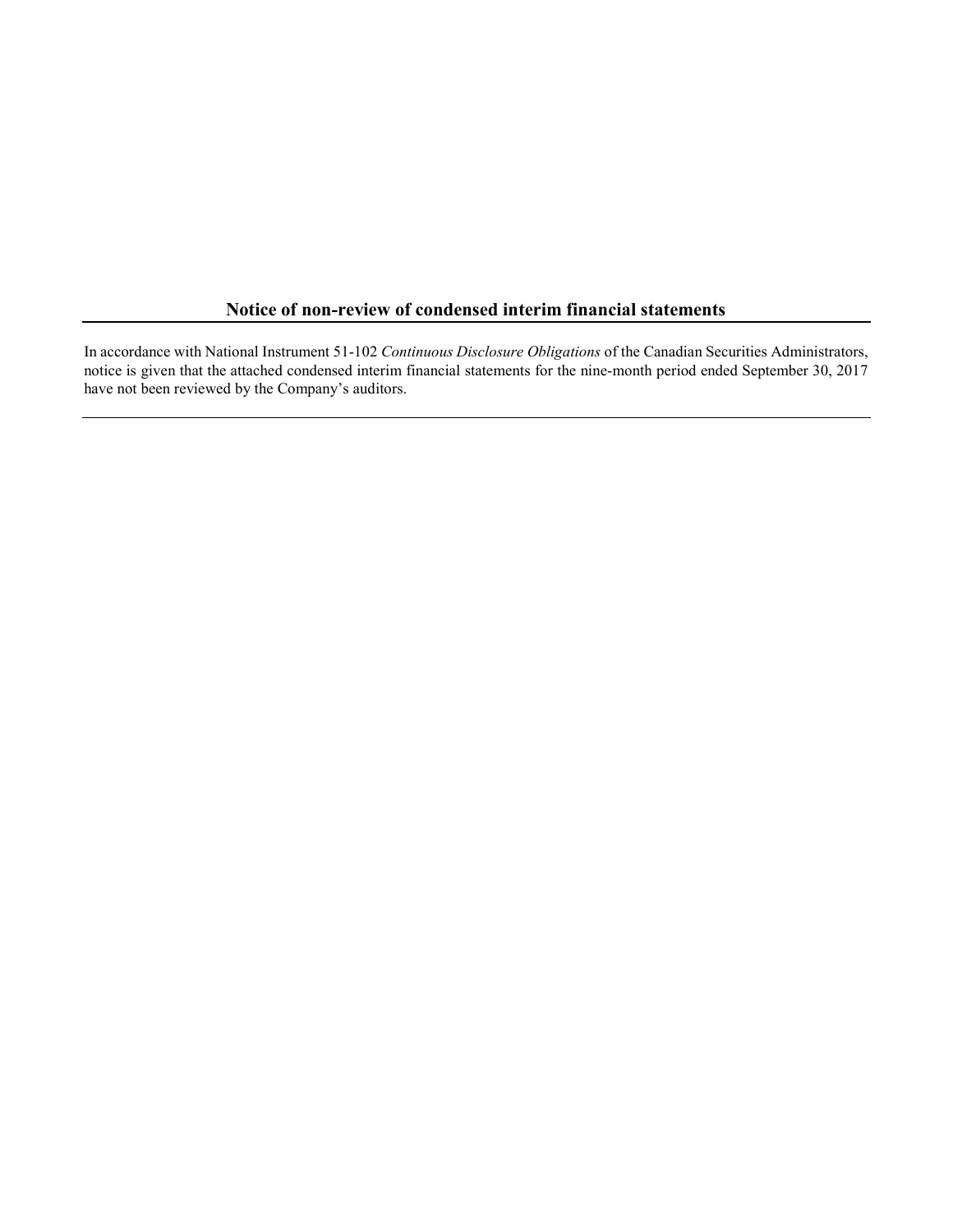Condensed Interim Statements of Financial Position as at

(Unaudited - Expressed in Canadian Dollars)

|                                                                       |          |              | September 30,      |    | December 31, |
|-----------------------------------------------------------------------|----------|--------------|--------------------|----|--------------|
|                                                                       | Note     | 2017         |                    |    | 2016         |
| <b>Assets</b>                                                         |          |              |                    |    |              |
| Current assets:                                                       |          |              |                    |    |              |
| Cash                                                                  |          | \$           | 1,482,098          | \$ | 72,214       |
| Receivables                                                           |          |              | 108,933            |    | 4,013        |
| Prepaid expenses                                                      |          |              | 633,374            |    | 1,950        |
|                                                                       |          |              | 2,224,405          |    | 78,177       |
| Equipment                                                             | 5        |              | 9,001              |    |              |
| Exploration and evaluation assets                                     | 4        |              | 1,996,494          |    | 101,971      |
|                                                                       |          | \$           | 4,229, 900         | \$ | 180,148      |
| Current liabilities:<br>Accounts payable and accrued liabilities      | 6,8      | \$           | 122,561            | \$ | 31,808       |
|                                                                       |          |              |                    |    |              |
| Shareholders' equity:<br>Capital stock                                | 7        |              | 4,674,623          |    | 270,500      |
| Warrants reserve                                                      |          |              | 105,565            |    |              |
| Subscriptions received in advance                                     |          |              |                    |    | 80,000       |
| Deficit                                                               |          |              | (672, 849)         |    | (202, 160)   |
|                                                                       |          |              | 4,107,339          |    | 148,340      |
|                                                                       |          | $\mathbb{S}$ | 4,229,900          | \$ | 180,148      |
| Nature and continuance of operations (Note 1)<br>Commitment (Note 12) |          |              |                    |    |              |
| On behalf of the Board:                                               |          |              |                    |    |              |
| "Brandon Macdonald"                                                   | Director |              | "George Gorzynski" |    | Director     |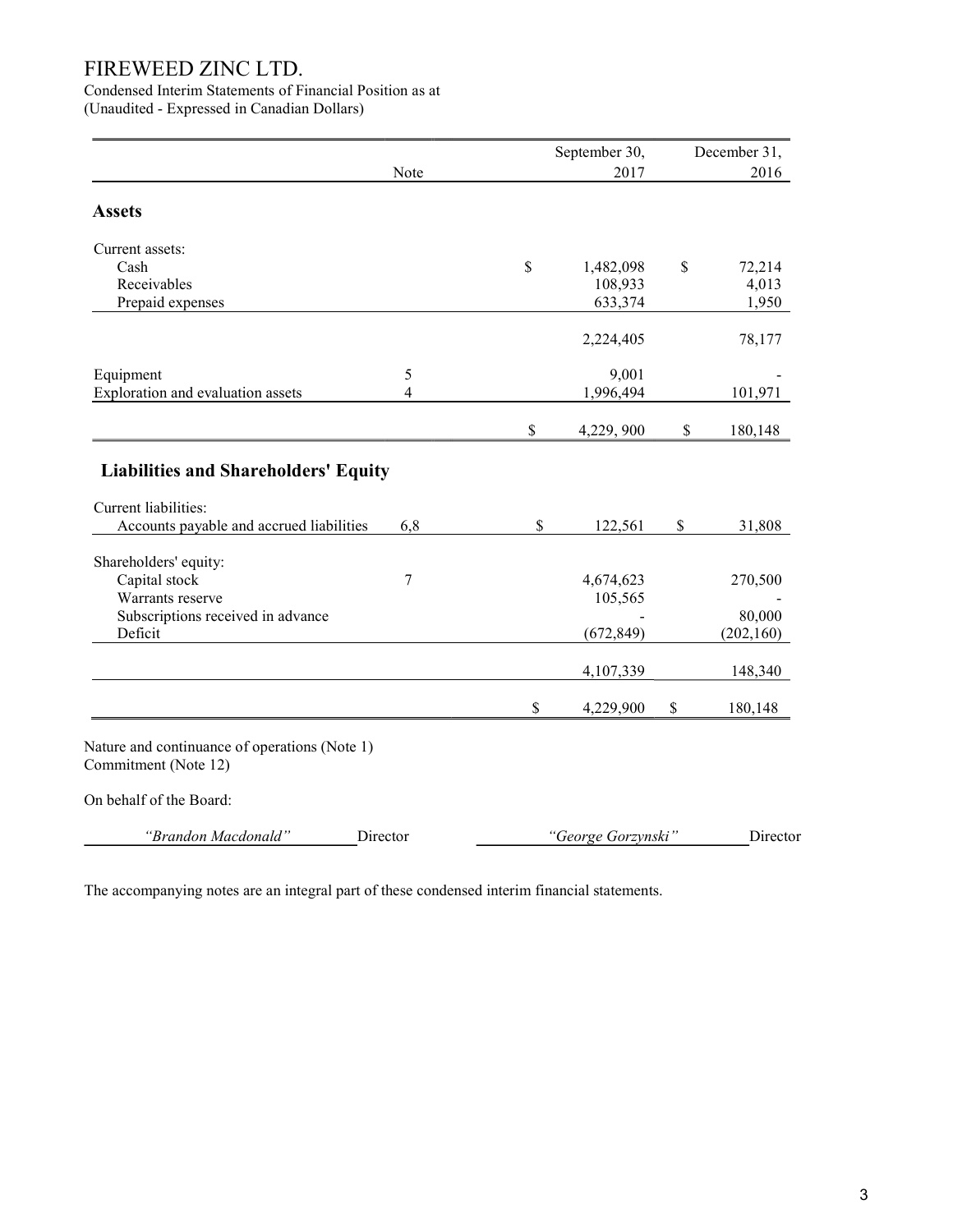Condensed Interim Statements of Operations and Comprehensive Loss (Unaudited - Expressed in Canadian Dollars)

|                                                                             |      | Three months     |                           | Three months  |      | Nine months   | Nine months   |
|-----------------------------------------------------------------------------|------|------------------|---------------------------|---------------|------|---------------|---------------|
|                                                                             |      | ended            |                           | ended         |      | ended         | ended         |
|                                                                             |      | September 30,    |                           | September 30, |      | September 30, | September 30, |
|                                                                             | Note | 2017             |                           | 2016          |      | 2017          | 2016          |
| <b>Expenses</b>                                                             |      |                  |                           |               |      |               |               |
| Consulting fees                                                             | 8    | \$<br>39,550 \$  |                           |               | - \$ | 105,275       | \$            |
| Depreciation                                                                | 5    | 1,261            |                           |               |      | 1,801         |               |
| Investor relations                                                          |      | 72,710           |                           |               |      | 173,461       |               |
| Insurance expense                                                           |      | 4,333            |                           |               |      | 4,333         |               |
| Office expenses                                                             |      | 2,751            |                           |               |      | 10,526        |               |
| Professional fees                                                           |      | 23,164           |                           | 7,286         |      | 88,635        | 8,579         |
| Property investigation                                                      |      | 4,225            |                           |               |      | 4,225         |               |
| Rent                                                                        |      | 5,850            |                           |               |      | 17,550        |               |
| Transfer agent & filing fees                                                |      | 11,610           |                           |               |      | 67,509        |               |
| Travel                                                                      |      | 2,840            |                           |               |      | 5,813         |               |
| Interest income                                                             |      | (7,896)          |                           |               |      | (8, 439)      |               |
| Net loss for the period                                                     |      | \$<br>(160, 398) | $\boldsymbol{\mathsf{S}}$ | (7,286)       | $\$$ | (470, 689)    | \$<br>(8,579) |
| Loss per share - basic and diluted                                          |      | \$<br>(0.01)     | $\mathbb{S}$              |               | \$   | (0.04)        | \$            |
| Weighted average number of common<br>shares outstanding - basic and diluted |      | 17,756,370       |                           | 2,000,000     |      | 12,912,197    | 2,000,000     |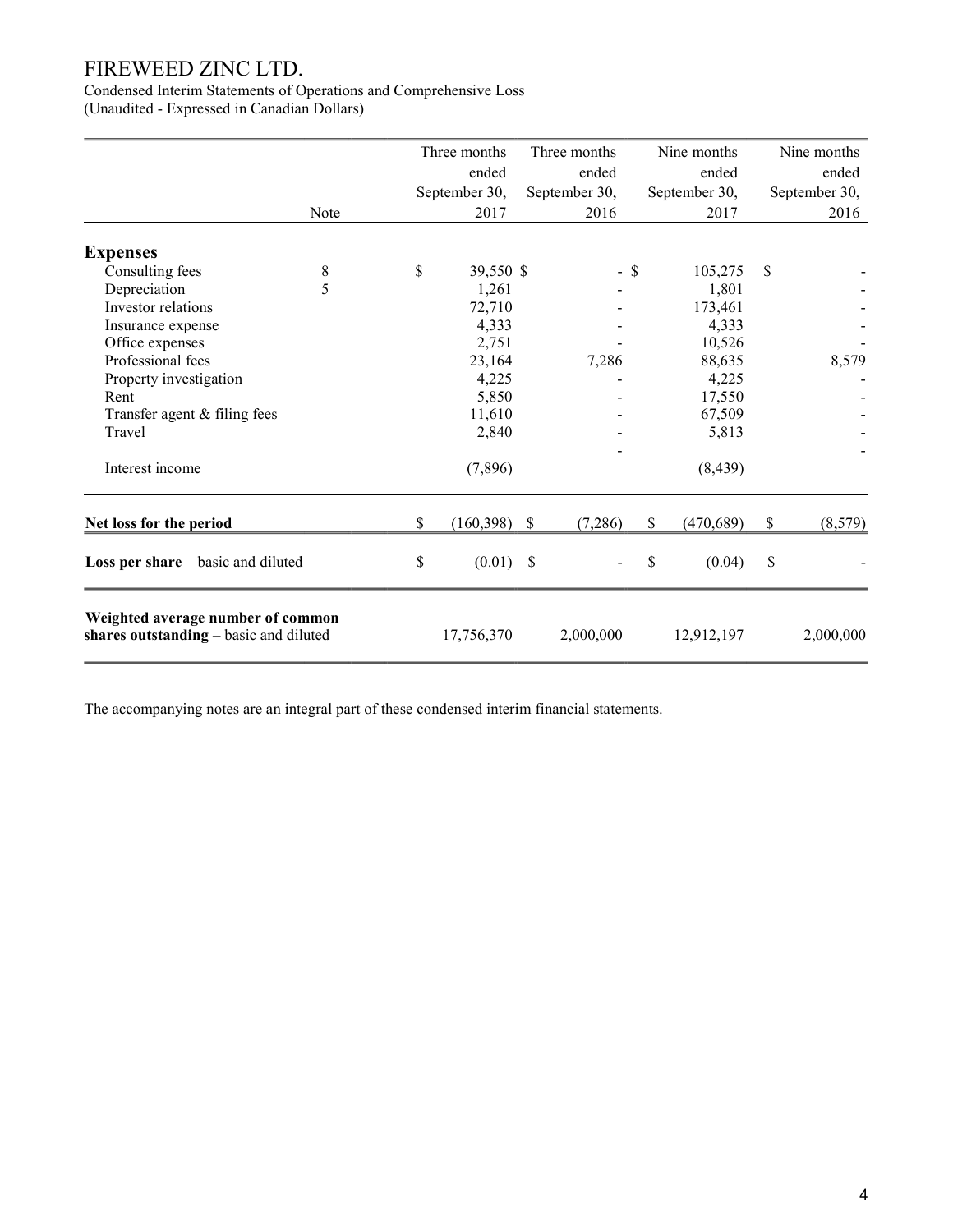# Condensed Interim Statements of Cash Flows

(Unaudited - Expressed in Canadian Dollars)

|                                           |      | Nine months ended | Nine months ended |
|-------------------------------------------|------|-------------------|-------------------|
|                                           |      | September 30,     | September 30,     |
|                                           | Note | 2017              | 2016              |
| OPERATING ACTIVITIES                      |      |                   |                   |
| Net loss for the period                   |      | \$<br>(470, 689)  | \$<br>(8,579)     |
| Adjustment for items not affecting cash:  |      |                   |                   |
| Depreciation                              |      | 1,801             |                   |
| Change in non-cash working capital items: |      |                   |                   |
| Receivables                               |      | (104, 920)        | (401)             |
| Prepaid expenses                          |      | (631, 424)        |                   |
| Accounts payable and accrued liabilities  |      | 40,216            | 8,980             |
|                                           |      | (1,165,016)       |                   |
| <b>INVESTING ACTIVITIES</b>               |      |                   |                   |
| Equipment                                 | 5    | (10, 801)         |                   |
| Exploration and evaluation assets         | 4    | (1,843,987)       |                   |
|                                           |      | (1,854,788)       |                   |
| <b>FINANCING ACTIVITIES</b>               |      |                   |                   |
| Capital stock, net of issuance costs      | 7    | 4,429,688         | (300,000)         |
| Subscription receivable                   |      |                   | 300,000           |
|                                           |      | 4,429,688         |                   |
| Increase in cash                          |      | 1,409,884         |                   |
| Cash, beginning of the period             |      | 72,214            |                   |
| Cash, end of the period                   |      | \$<br>1,482,098   | \$                |

Supplemental disclosures with respect to cash flows:

### Supplemental Schedule of Non-Cash Investing and Financing Activities

| Exploration and evaluation expenditures included in accounts payable<br>50. |  |
|-----------------------------------------------------------------------------|--|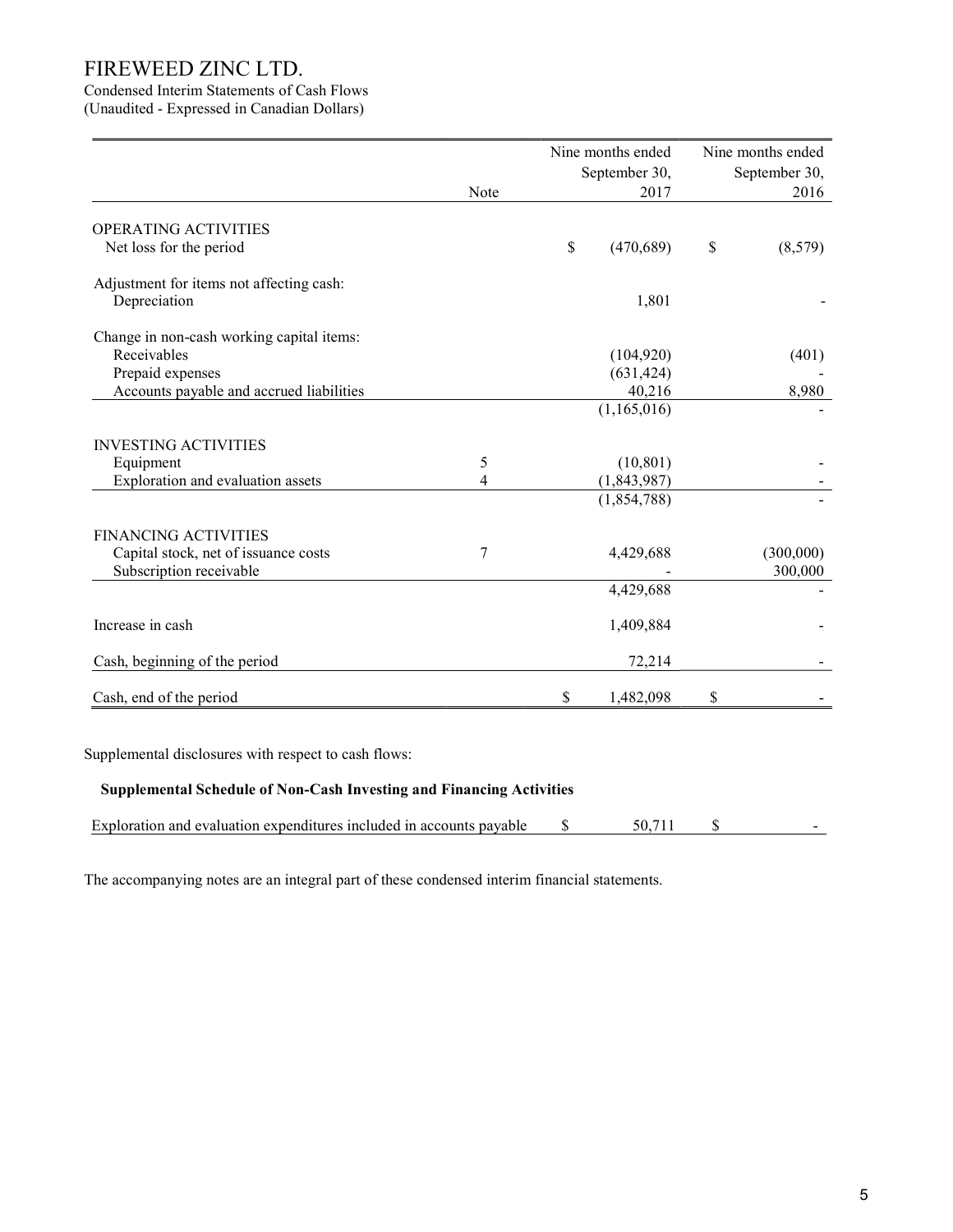Condensed Interim Statements of Changes in Shareholders' Equity (Unaudited - Expressed in Canadian Dollars)

|                                                    |      | Capital Stock |    |           |      |                     |                                         |    |                 |            |
|----------------------------------------------------|------|---------------|----|-----------|------|---------------------|-----------------------------------------|----|-----------------|------------|
|                                                    | Note | <b>Shares</b> |    | Amount    |      | Warrants<br>reserve | Subscriptions<br>received in<br>advance |    | Deficit         | Total      |
| <b>Balance at December 31, 2015</b><br>Issued for: |      | 3,200,000     | \$ | 800       | - \$ |                     |                                         | \$ | $(13,521)$ \$   | (12, 721)  |
| Shares surrendered                                 |      | (1,200,000)   |    | (300)     |      |                     |                                         |    |                 | (300)      |
| Seed financings                                    |      | 3,700,000     |    | 270,000   |      |                     |                                         |    |                 | 270,000    |
| Subscriptions received in advance                  | 7    |               |    |           |      |                     | 80,000                                  |    |                 | 80,000     |
| Loss for the year                                  |      |               |    |           |      |                     |                                         |    | (188, 639)      | (188, 639) |
| <b>Balance at December 31, 2016</b>                |      | 5,700,000     | S. | 270,500   | S    |                     | 80,000<br>\$.                           | S. | $(202,160)$ \$  | 148,340    |
| Issued for:                                        |      |               |    |           |      |                     |                                         |    |                 |            |
| Seed financings                                    |      | 3,720,000     |    | 645,000   |      |                     | (80,000)                                |    |                 | 565,000    |
| Initial public offering                            |      | 8,336,370     |    | 3,759,123 |      | 105,565             |                                         |    |                 | 3,864,688  |
| Loss for the period                                |      |               |    |           |      |                     |                                         |    | (470, 689)      | (470, 689) |
| <b>Balance at September 30, 2017</b>               |      | 17,756,370    | S. | 4,674,623 | S.   | 105,565             | S<br>$\blacksquare$                     | \$ | $(672, 849)$ \$ | 4,107,339  |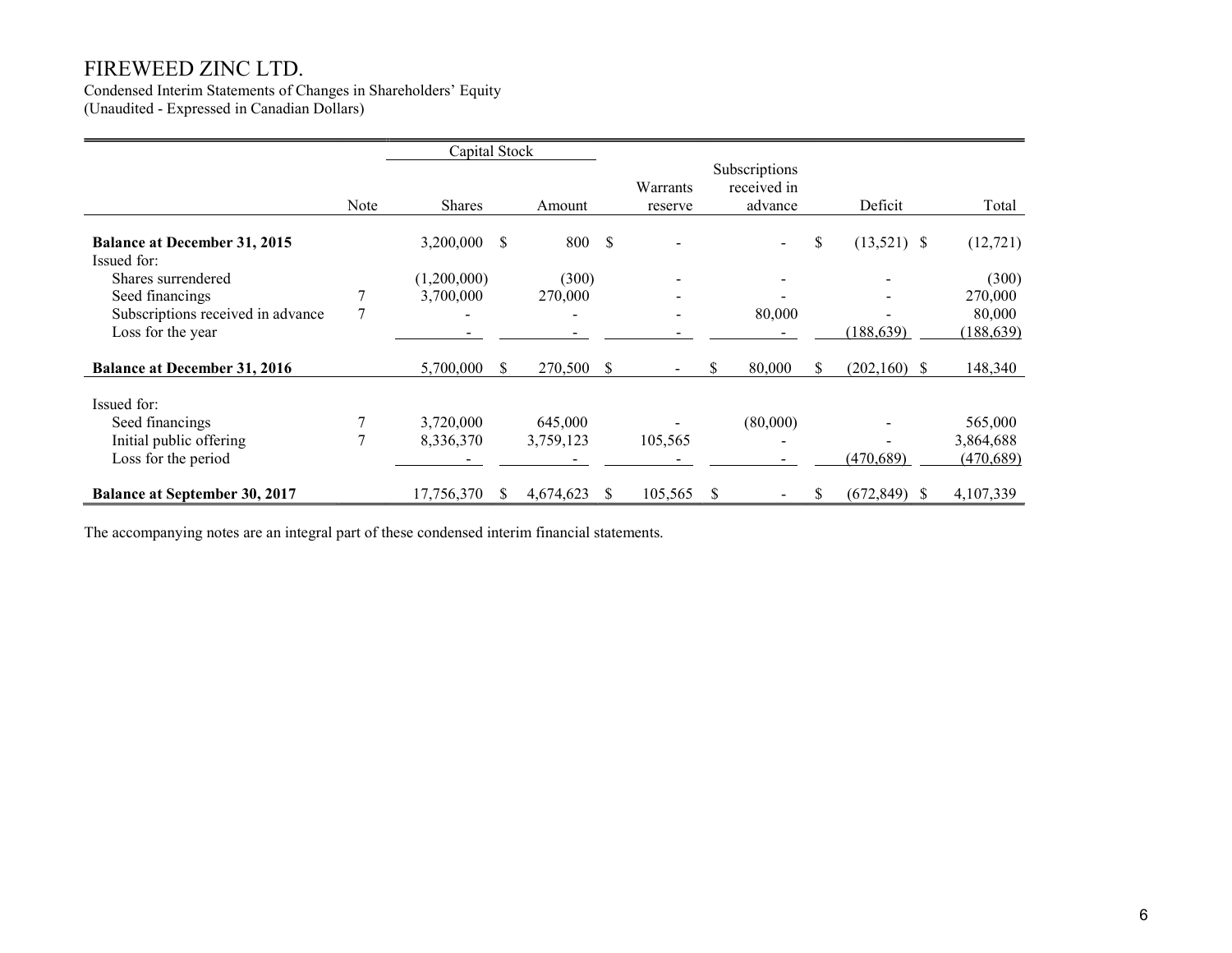Notes to the Condensed Interim Financial Statements for the nine months ended September 30, 2017 (Unaudited - Expressed in Canadian Dollars)

#### 1. Nature and continuance of operations

Fireweed Zinc Ltd. (the "Company") was incorporated under the Business Corporations Act of the Yukon in Canada on October 20, 2015. The Company is a mineral exploration and development company and is engaged in the acquisition, exploration and development of mineral assets. Currently the Company has one project, the Macmillan Pass Project which includes the Tom and Jason zinc-lead-silver deposits and MAC claims in Yukon, Canada. The Company is listed on the TSX Venture Exchange and trades under the symbol FWZ.

The Company's head office and principal address is Suite 1020 – 800 West Pender Street, Vancouver, British Columbia, Canada V6C 2V6. The registered and records office is 3081 3<sup>rd</sup> Avenue, Whitehorse, Yukon, Canada Y1A 4Z7.

The Company's ability to continue operations is not assured and is dependent upon the ability of the Company to obtain necessary financing to meet the Company's liabilities and commitments as they become due and the ability to generate future profitable production or operations or obtain sufficient proceeds from the disposition thereof. The outcome of these matters cannot be predicted at this time. The condensed interim financial statements do not include adjustments to amounts and classifications of assets and liabilities that might be necessary should the Company be unable to continue operations. With the capital raised during last quarter, management believes that the Company has sufficient working capital to maintain its operations and activities for the next fiscal year.

These condensed interim financial statements are authorized for issue by the Board of Directors on November 22, 2017.

The condensed interim financial statements of the Company have been prepared in accordance with International Financial Reporting Standards ("IFRS") as issued by the International Accounting Standards Board ("IASB") for interim information, specifically International Accounting Standards ("IAS") 34 - Interim Financial Reporting. In addition, the condensed interim financial statements have been prepared using interpretations issued by the International Financial Reporting Interpretation Committee ("IFRIC") and the same accounting policies and methods of their application as the most recent annual financial statements of the Company. These interim financial statements do not include all disclosures normally provided in the annual financial statements and should be read in conjunction with the Company's audited financial statements for the year ended December 31, 2016. In management's opinion, all adjustments necessary for fair presentation have been included in these condensed interim financial statements. Interim results are not necessarily indicative of the results expected for the year ended December 31, 2017.

### 2. Basis of presentation

The condensed interim financial statements have been prepared on a historical cost basis, except for financial instruments classified as fair value through profit and loss, which are stated at their fair value. All dollar amounts presented are in Canadian dollars unless otherwise specified. In addition, the condensed interim financial statements have been prepared using the accrual basis of accounting, except for cash flow information.

### 3. Significant accounting policies

### a) New accounting policies

### Equipment

Equipment is stated at cost less accumulated amortization and accumulated impairment losses. Cost includes expenditures that are directly attributable to the acquisition of the asset. Subsequent costs are included in the asset's carrying amount or recognized as a separate asset, as appropriate, only when it is probable that future economic benefits associated with the item will flow to the company and cost can be measured reliably. The carrying amount of a replaced asset is derecognized when replaced. Repairs and maintenance costs are charged to profit and loss during the period in which they are incurred.

The major categories of equipment are amortized as follows: Computer Hardware: 45% declining balance, and Exploration Equipment: 20% declining balance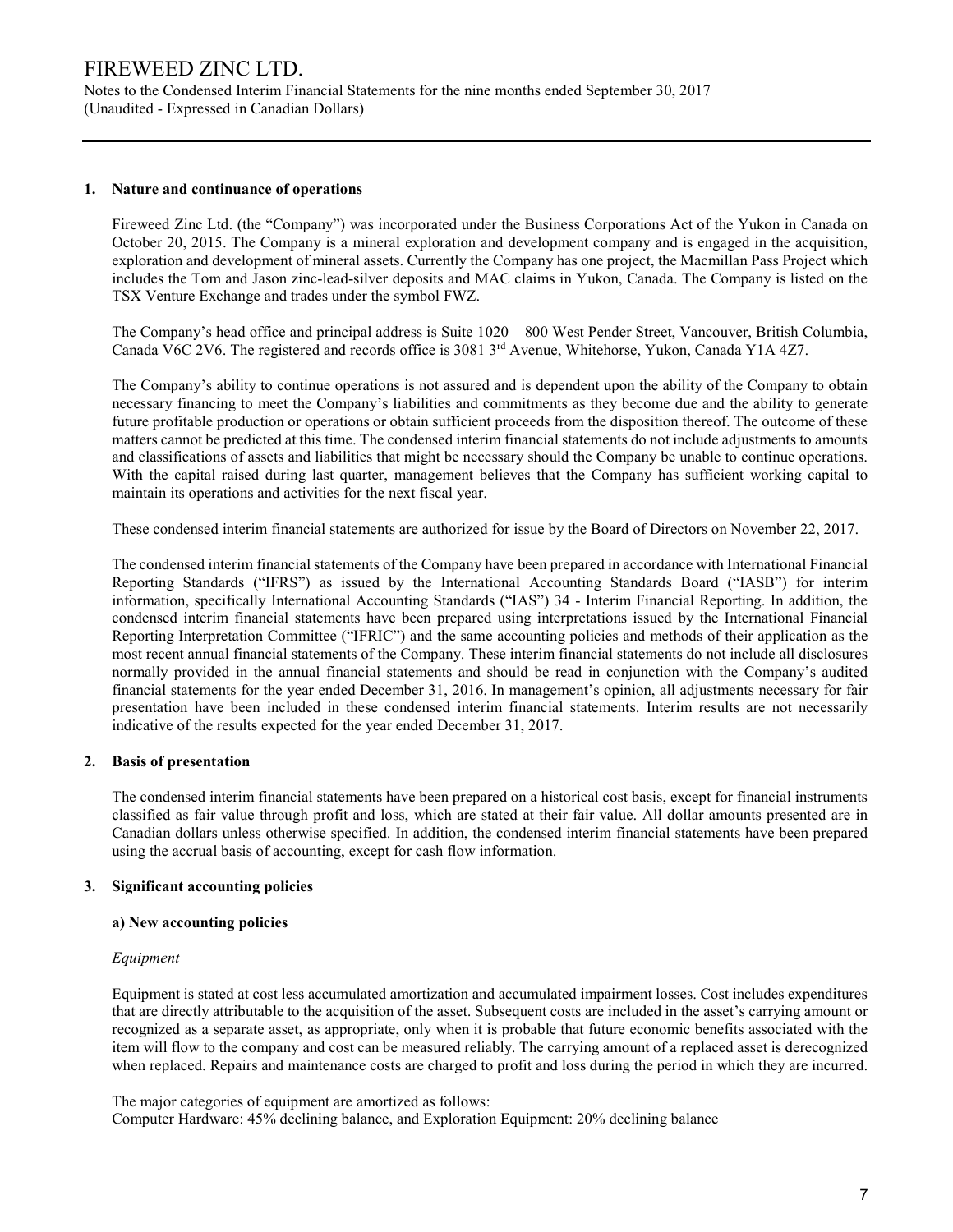Notes to the Condensed Interim Financial Statements for the nine months ended September 30, 2017 (Unaudited - Expressed in Canadian Dollars)

### 3. Significant accounting policies (cont'd…)

#### a) New accounting policies (cont'd…)

#### Equipment (cont'd…)

The Company allocates the amount initially recognized in respect of an item of equipment to its significant parts and amortizes separately each such part. Residual values, method of amortization and useful lives are reviewed annually and adjusted if appropriate. Gains and losses on disposals of equipment are determined by comparing the proceeds with the carrying amount of the asset and are included as part of other gains and losses in the statements of loss and comprehensive loss.

#### Share-Based Payments

The Company's stock option plan allows Company employees, directors, officers and consultants to acquire shares of the Company. The fair value of options granted is recognized as share-based payment expense with a corresponding increase in equity. An individual is classified as an employee when the individual is an employee for legal or tax purposes (direct employee) or provides services similar to those performed by a direct employee. Fair value is measured at grant date, and each tranche is recognized using the graded vesting method over the period during which the options vest. The fair value of the options granted is measured using the Black-Scholes option pricing model, taking into account the terms and conditions upon which the options were granted. At each financial position reporting date, the amount recognized as an expense is adjusted to reflect the actual number of stock options that are expected to vest. In situations where equity instruments are issued to consultants and some or all of the goods or services received by the entity as consideration cannot be specifically identified, they are measured at the fair value of the share-based payment. Otherwise, share-based payments are measured at the fair value of goods or services received.

#### b) New significant estimates and judgments

The following are the critical judgments, estimates and assumptions that the Company has made in the process of applying the Company's accounting policies and that have the most significant effect on the amounts recognized in the condensed interim financial statements.

#### Share-based payments

The Company measures share-based payments expense by reference to the fair value of the stock options at the date at which they are granted. Estimating fair value for granted stock options requires determining the most appropriate valuation model which is dependent on the terms and conditions of the grant. This estimate also requires determining the most appropriate inputs to the valuation model including the expected life of the option, volatility, dividend yield, and rate of forfeitures.

#### c) New standards and interpretations not yet adopted

Certain new standards, interpretations, amendments and improvements to existing standards were issued by the IASB or IFRIC that are mandatory for future accounting periods. The following have not yet been adopted by the Company and are being evaluated to determine their impact.

- IFRS 9: New standard that replaced IAS 39 for classification and measurement, tentatively effective for annual periods beginning on or after January 1, 2018.
- IFRS 16, Leases: New standard to establish principles for recognition, measurement, presentation and disclosure of leases with an impact on lessee accounting, effective for annual periods beginning on or after January 1, 2019.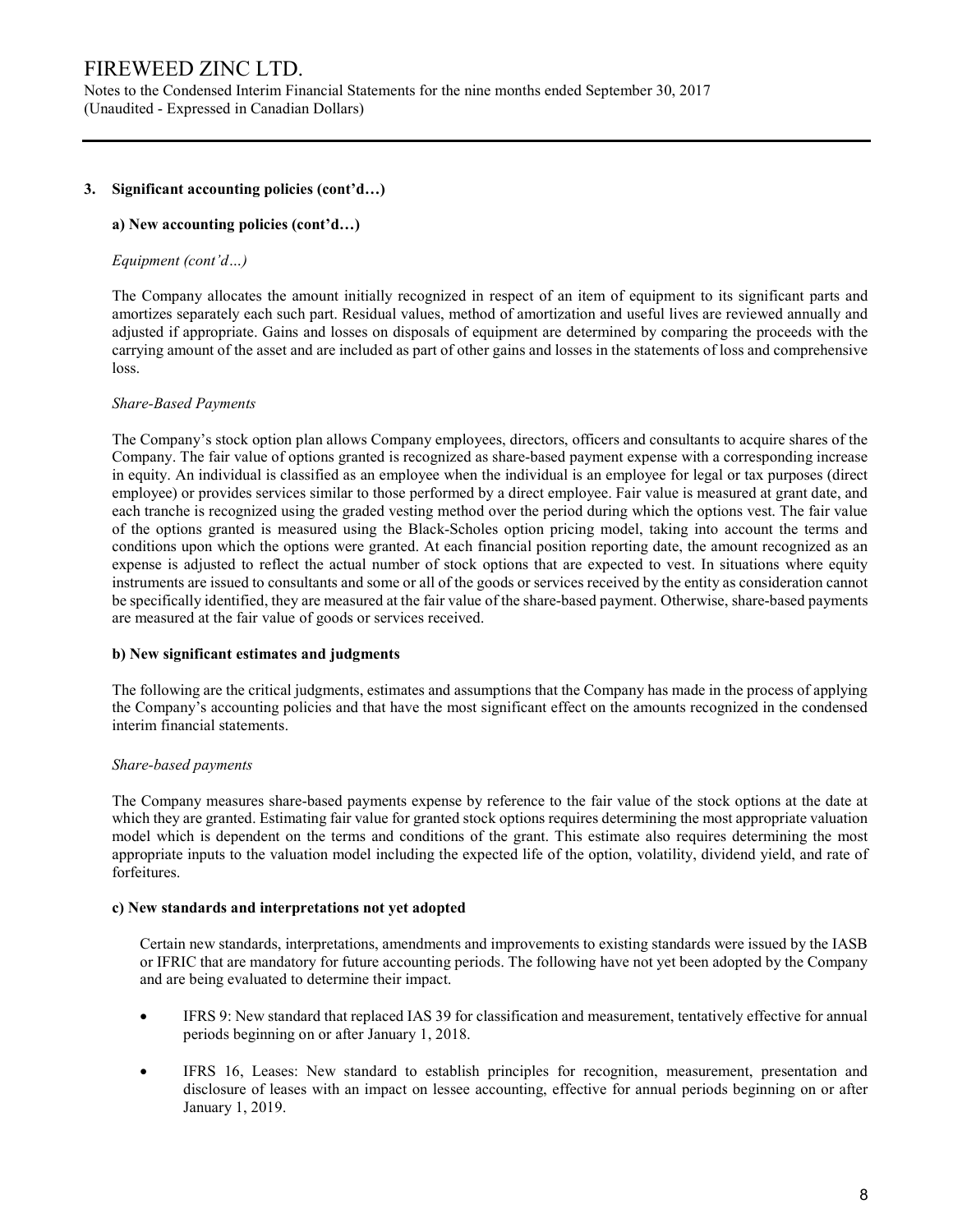Notes to the Condensed Interim Financial Statements for the nine months ended September 30, 2017 (Unaudited - Expressed in Canadian Dollars)

### 4. Exploration and evaluation assets

| <b>Macmillan Pass Project</b> |      | September 30,   | December 31, |         |  |
|-------------------------------|------|-----------------|--------------|---------|--|
| (Yukon, Canada)               | Note | 2017            |              | 2016    |  |
| Acquisition costs:            |      |                 |              |         |  |
| Opening balance               |      | \$<br>100,000   | \$           |         |  |
| Additions during the period:  |      |                 |              |         |  |
| Cash payments                 |      | 200,030         |              | 100,000 |  |
| Total acquisition costs       |      | 300,030         |              | 100,000 |  |
| <b>Exploration costs:</b>     |      |                 |              |         |  |
| Opening balance               |      | 1,971           |              |         |  |
| Additions during the period:  |      |                 |              |         |  |
| Assaying                      |      | 38,196          |              |         |  |
| Camp                          |      | 412,158         |              |         |  |
| Drilling                      |      | 483,937         |              |         |  |
| Field                         |      | 5,350           |              |         |  |
| Reporting                     |      | 39,500          |              |         |  |
| Geological Consulting         | 8    | 515,462         |              | 1,971   |  |
| <b>WCB</b>                    |      | 1,198           |              |         |  |
| Engineering (Geophysics)      |      | 34,027          |              |         |  |
| Travel & Support              |      | 37,885          |              |         |  |
| Legal Fees                    |      | 5,228           |              |         |  |
| Permitting                    |      | 973             |              |         |  |
| Other                         |      | 120,580         |              |         |  |
| Total exploration costs       |      | 1,696,464       |              | 1,971   |  |
| <b>Ending balance</b>         |      | \$<br>1,996,494 | \$           | 101,971 |  |

### Tom Jason, Yukon, Canada

On December 14, 2016, the Company entered into a two year option agreement with Hudbay Minerals Inc. ("Hudbay") whereby the Company can acquire a 100% interest in the Tom Jason zinc-lead-silver property by paying \$1,000,000 in cash, issuing such quantity of common shares in the capital of the Company as is equal to 15% of its issued and outstanding shares on a fully diluted basis but excluding shares issued for projects other than Tom Jason at the time the option is exercised, and incurring exploration expenditures of \$1,000,000 over two years or a prorated lesser amount if the option is exercised earlier than two years.

These terms are summarized as follows:

| Due Date                                                   | Cash              | <b>Common shares</b>                 | <b>Cumulative</b><br>exploration<br>expenditures |
|------------------------------------------------------------|-------------------|--------------------------------------|--------------------------------------------------|
| December 14, 2016                                          | $$100,000$ (paid) |                                      |                                                  |
| Earlier of the Company's IPO<br>and exercise of the option | $$150,000$ (paid) |                                      |                                                  |
| December 14, 2017                                          |                   |                                      | 250,000<br>(Completed)                           |
| Exercise of the option                                     | \$750,000         | 15% of issued and outstanding shares | \$1,000,000<br>(Completed)                       |

Upon exercise of the option, the Company will assume a pre-existing 3% net smelter royalty ("NSR") on the Jason claims to third parties but will then have the right to purchase at any time, 1.5% of the NSR for \$1,250,000 and the remaining 1.5% NSR for \$4,000,000. The Tom claims are not encumbered by any underlying royalties.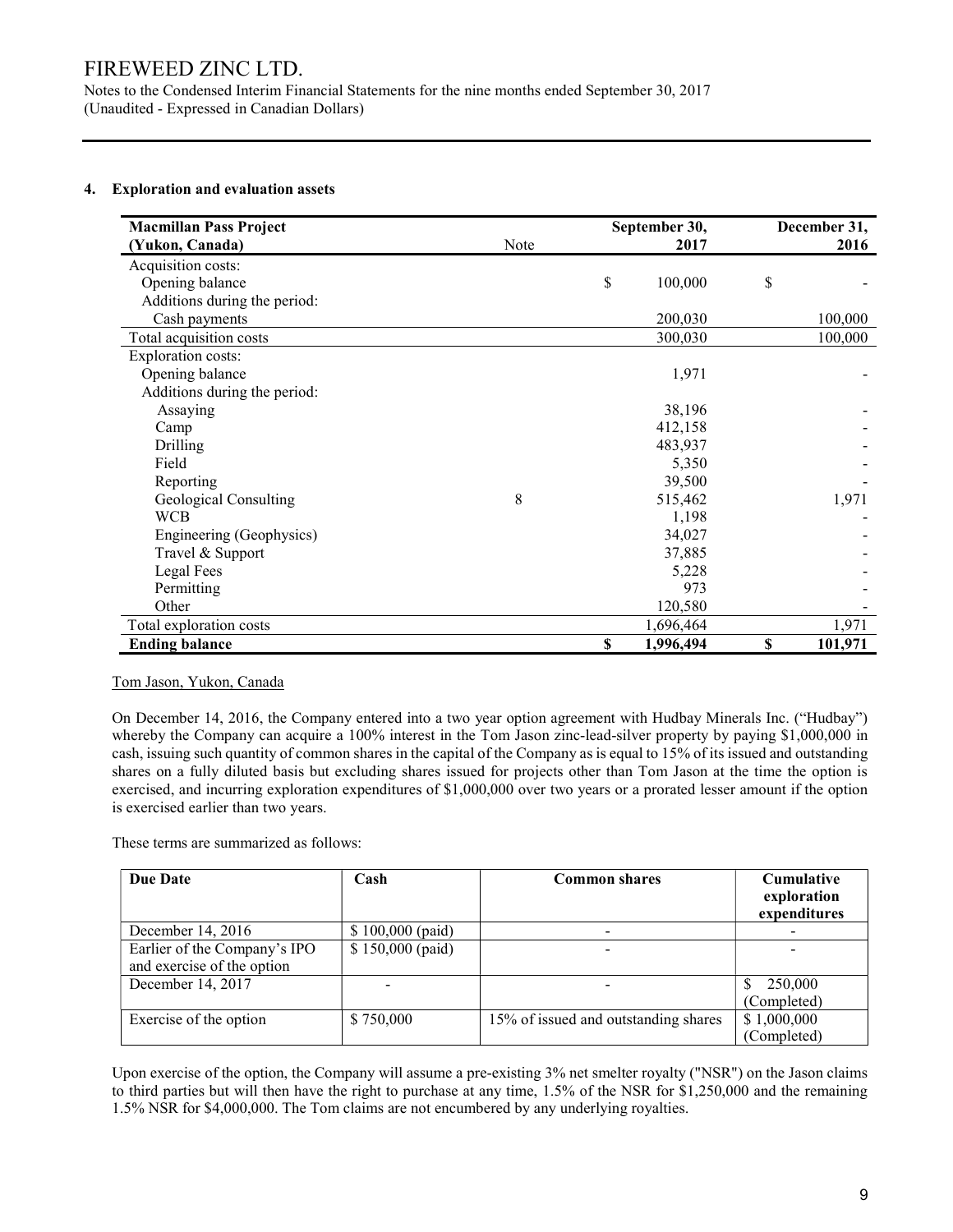Notes to the Condensed Interim Financial Statements for the nine months ended September 30, 2017 (Unaudited - Expressed in Canadian Dollars)

#### 4. Exploration and evaluation assets (cont'd…)

On July 24, 2017, the Company entered into an option agreement with Newmont Canada Holdings, ULC ("Newmont"), whereby the Company can acquire a 100% interest in Newmont's MAC claims located on the northwest extension of the Company's Tom Jason claims by paying \$450,000 (\$50,000 paid) in staged cash payments over four years, maintaining the MAC claims in good standing, and granting Newmont certain royalty and first offer rights.

### 5. Equipment

|                                  | <b>Exploration</b> | Computer        |              |
|----------------------------------|--------------------|-----------------|--------------|
|                                  | Equipment          | <b>Hardware</b> | <b>Total</b> |
| Cost                             |                    |                 |              |
| As at December 31, 2016          | \$                 | $\$$            | \$           |
| Additions                        | 7,199              | 3,603           | 10,802       |
| Balance as at September 30, 2017 | 7,199              | 3,603           | 10,802       |
| Depreciation                     |                    |                 |              |
| As at December 31, 2016          |                    |                 |              |
| Charged for the period           | (720)              | (1,081)         | (1, 801)     |
| Balance as at September 30, 2017 | (720)              | (1,081)         | (1, 801)     |
| Net book value                   |                    |                 |              |
| As at December 31, 2016          |                    |                 |              |
| As at September 30, 2017         | \$<br>6,479        | 2,522<br>\$     | 9,001<br>S   |

### 6. Accounts payable and accrued liabilities

 Accounts payable and accrued liabilities mainly consist of payables to directors and to vendors for work completed on the Company's project as well as accrual of auditors' and income tax filing fees. The breakdowns of accounts payable and accrued liabilities are as follows:

|                      | Note | September 30, |  | December 31, |
|----------------------|------|---------------|--|--------------|
|                      |      | 2017          |  | 2016         |
| Payable to directors |      | 21,000        |  | 14,308       |
| Payable to vendors   |      | 92,561        |  |              |
| Accrued liabilities  |      | 9,000         |  | 17,500       |
|                      |      | 122.561       |  | 31,808       |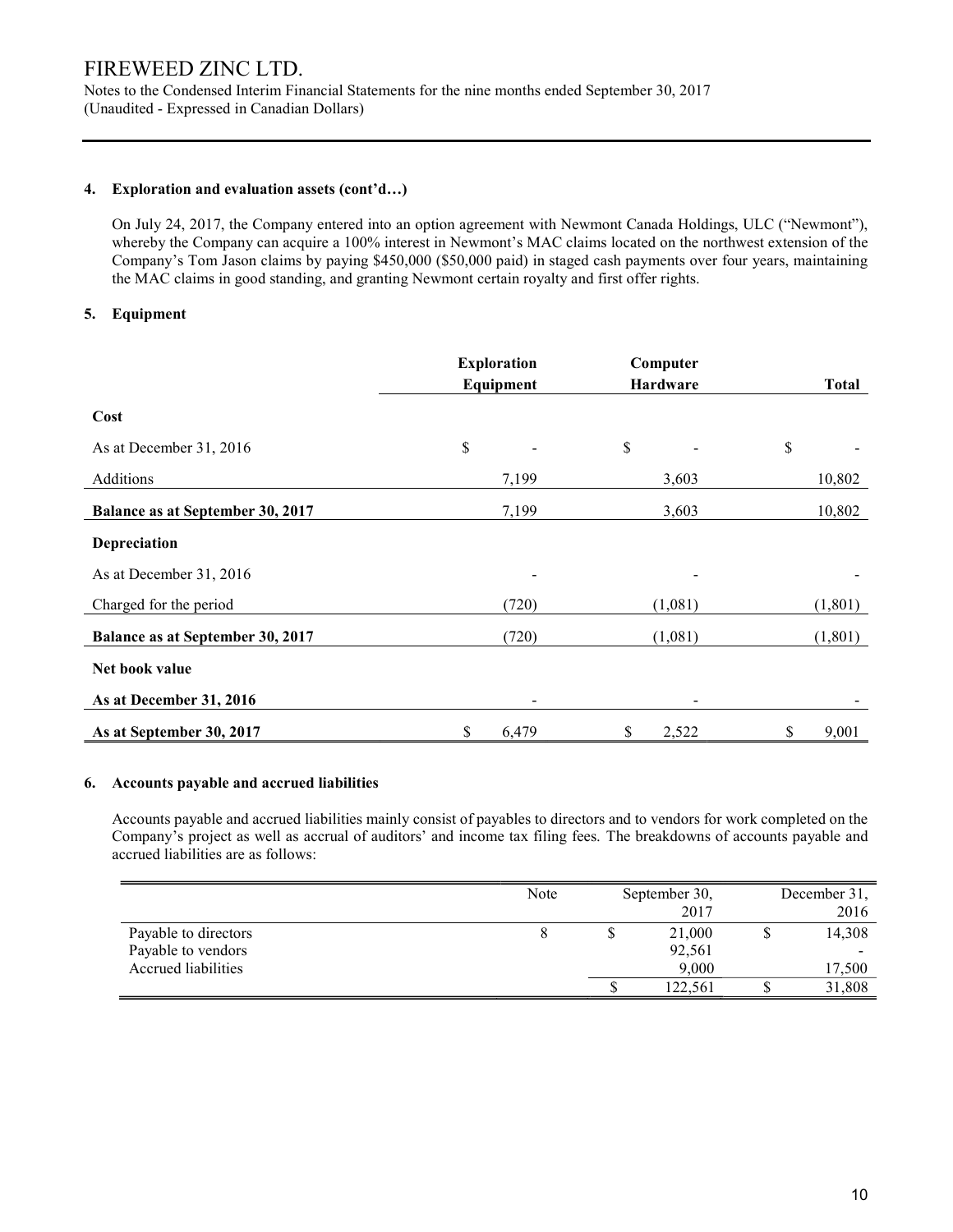Notes to the Condensed Interim Financial Statements for the nine months ended September 30, 2017 (Unaudited - Expressed in Canadian Dollars)

### 7. Capital stock

The authorized capital stock of the Company consists of an unlimited number of common shares without nominal or par value.

#### Issued and outstanding

As at September 30, 2017, the Company had 17,756,370 (December 31, 2016 – 5,700,000) common shares issued and outstanding.

#### Transactions for the period ended September 30, 2017

On January 5, 2017, 1,900,000 common shares were issued at \$0.10 per share for gross proceeds of \$190,000 upon closing of second tranche of \$0.10 seed financings. Of the \$190,000, \$80,000 was received in advance and included in subscriptions received in advance as at December 31, 2016.

On February 6, 2017, 1,680,000 common shares were issued at \$0.25 per share for gross proceeds of \$420,000.

On March 3, 2017, 140,000 common shares were issued at \$0.25 per share for gross proceeds of \$35,000.

On May 29, 2017, 8,050,000 common shares were issued at \$0.50 per share for gross proceeds of \$4,025,000 upon completion of the initial public offering ("IPO"). In connection with the IPO, the Company issued another 286,370 common shares at \$0.50 per share as commission to the agent, and 403,000 agents' warrants, exercisable at \$0.50 for a period of two years from the date of grant. The Company also incurred \$160,312 in cash share issuance costs.

#### Transactions for the year ended December 31, 2016

On September 20, 2016, 1,200,000 of incorporation shares with a value of \$300 were surrendered and returned back to the Company.

On October 24, 2016, 2,000,000 common shares were issued at \$0.01 per share for gross proceeds of \$20,000. In connection with the issuance, share-based compensation of \$100,000 was recorded in profit and loss to reflect the fair value of the shares.

On October 25, 2016, 500,000 common shares were issued at \$0.06 per share for gross proceeds of \$30,000.

On December 12, 2016, 1,200,000 common shares were issued at \$0.10 per share for gross proceeds of \$120,000.

As at December 31, 2016, share subscriptions of \$80,000 for 800,000 common shares were received in advance for the second tranche of \$0.10 seed financings, which was closed on January 5, 2017 subsequent to the year-end.

#### Escrow shares

Pursuant to TSX Venture Exchange policies, 7,074,000 (December 31, 2016 – Nil) common shares issued in the IPO were held in escrow as at September 30, 2017. The common shares in escrow will be released in equal 15% tranches every 6 months from the listing date.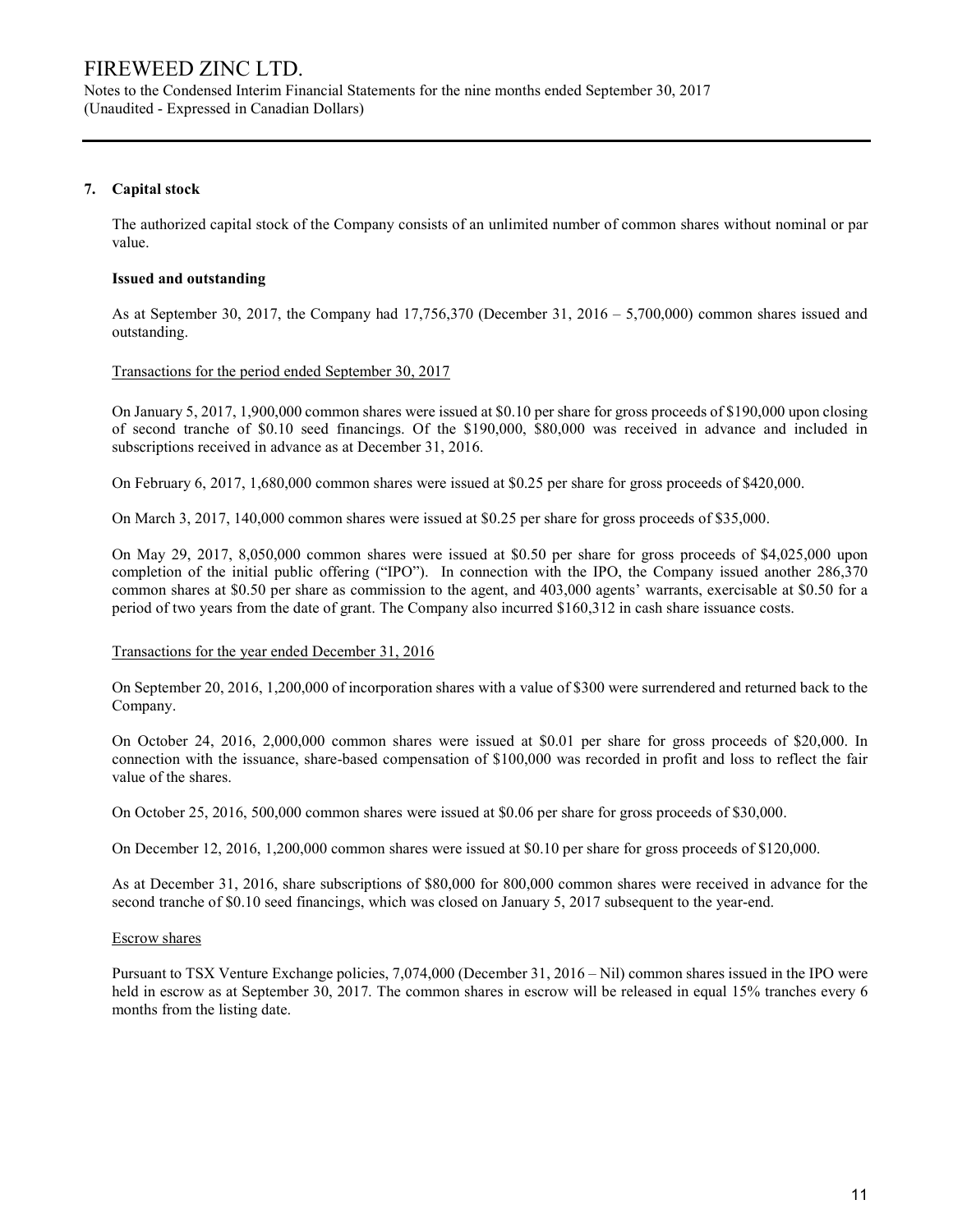Notes to the Condensed Interim Financial Statements for the nine months ended September 30, 2017 (Unaudited - Expressed in Canadian Dollars)

### 7. Capital stock (cont'd…)

#### Stock options

On February 8, 2017, the Company adopted a stock option plan ("the Plan") whereby it can grant options to directors, officers, employees, and technical consultants of the Company. The maximum numbers of shares that may be reserved for issuance under the Plan is limited to 10% of the issued common shares of the Company at any time and are exercisable within a maximum of ten (10) years. The vesting period for all options is at the discretion of the directors. The exercise price will be set by the directors at the time of grant and cannot be less than the discounted market price of the Company's common shares.

On April 26, 2017, the Company granted 1,380,000 stock options to directors, officers, employees, and consultants of the Company. The options entitle the holders to purchase one common share for each option held at \$0.50 until April 26, 2022. The fair value of the stock options of \$512,429 or \$0.37 per option was determined using the Black Scholes option valuation model with the assumptions indicated below.

|                           | September 30, | December 31, |
|---------------------------|---------------|--------------|
|                           | 2017          | 2016         |
| Risk-free interest rate   | 0.95%         |              |
| Expected life of options  | 5 years       |              |
| Annualized volatility     | 100%          |              |
| Dividend rate             | $0.00\%$      |              |
| Forfeiture rate           | $0.00\%$      |              |
| Share price on grant date | \$0.50        |              |

The options vest evenly every 6 months, beginning 6 months after the grant date, for a period of 30 months. As no options have vested as of September 30, 2017, \$Nil (September 30, 2016 - \$Nil) share-based payment expense has been recognized in profit and loss.

### Agents' Warrants

In connection with the IPO, the Company granted 403,000 agents' warrants, exercisable at \$0.50 for a period of two years from the date of grant. The fair value of the agents warrants of \$105,565 was determined using the Black Scholes option valuation model with the assumptions indicated below.

|                           | September 30, | December 31, |
|---------------------------|---------------|--------------|
|                           | 2017          | 2016         |
| Risk-free interest rate   | 0.71%         |              |
| Expected life of options  | 2 years       |              |
| Annualized volatility     | 100%          |              |
| Dividend rate             | $0.00\%$      |              |
| Forfeiture rate           | $0.00\%$      |              |
| Share price on grant date | \$0.50        |              |

The entire amount of the warrants was recorded directly to warrants reserve on the condensed interim statement of financial position.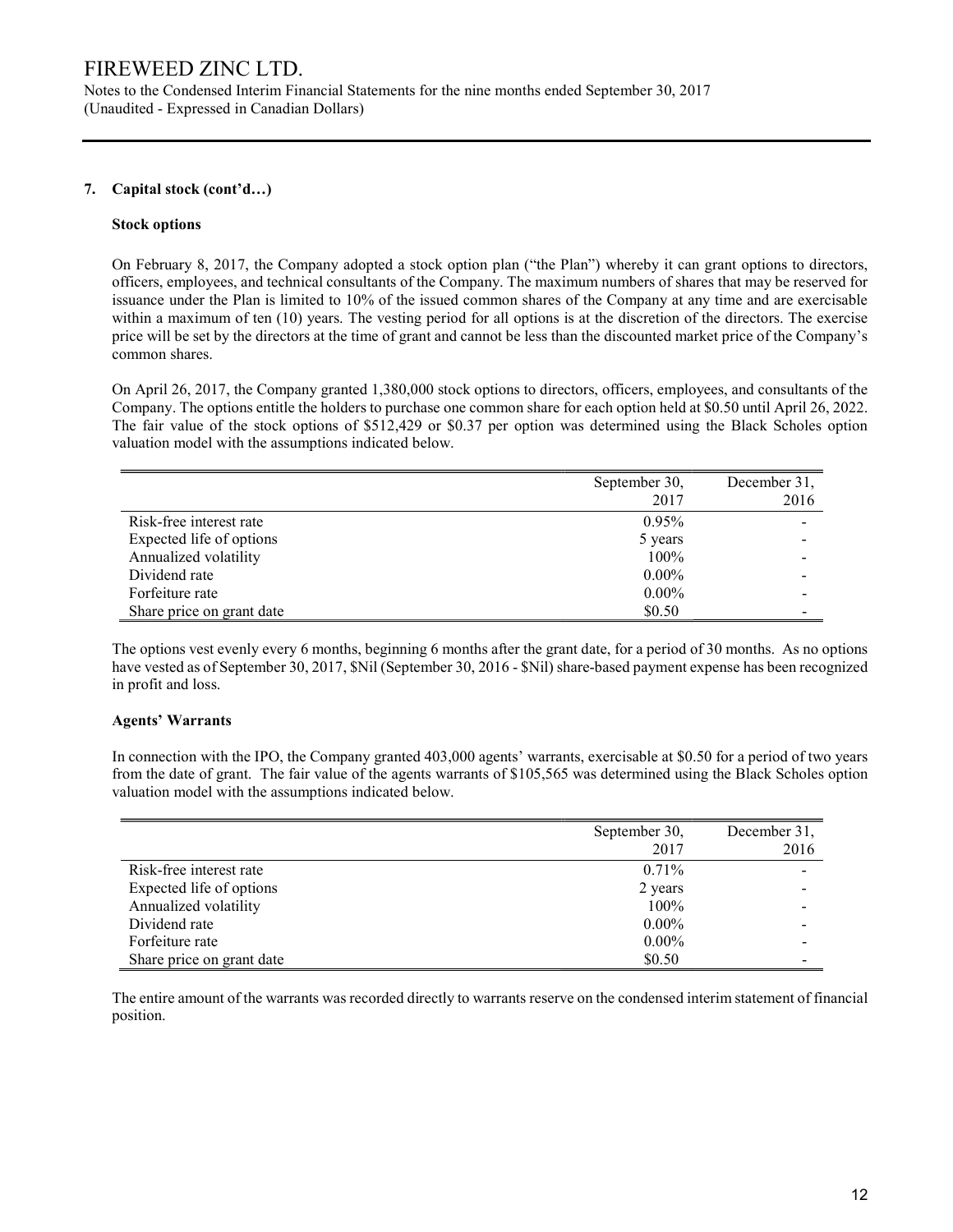Notes to the Condensed Interim Financial Statements for the nine months ended September 30, 2017 (Unaudited - Expressed in Canadian Dollars)

### 8. Related party transactions

 Key management personnel include those persons having authority and responsibility for planning, directing and controlling the activities of the Company as a whole. The Company has determined that key management personnel consist of executive and non-executive members of the Company's Board of Directors and corporate officers.

Compensation of key management was as follows:

|                                   | Nine months ended |    | Nine months ended |
|-----------------------------------|-------------------|----|-------------------|
|                                   | September 30,     |    | September 30,     |
|                                   | 2017              |    | 2016              |
| Brandon Macdonald, Director & CEO | 77,500            | -S |                   |
| George Gorzynski, Director        | 37,000            |    | $\,$              |
|                                   | 114,500           |    |                   |

 The remuneration of key management personnel during the nine months ended September 30, 2017 was \$114,500 (2016 - \$nil), where \$53,025 was expensed to consulting fees and \$61,475 was capitalized to exploration and evaluation assets. As at September 30, 2017, \$21,000 (December 31, 2016 - \$14,308) owing to key management was included in accounts payable and accrued liabilities for consulting fees. These payables are unsecured, non-interest bearing and are expected to be repaid under normal trade terms.

### 9. Segmented information

 The Company operates in one reportable segment, being the acquisition, exploration and development of mineral projects. All of the Company's operations are within the mineral exploration sector in Canada.

### 10. Capital management

The Company manages its capital structure and makes adjustments to it, based on the funds available to the Company, in order to support the acquisition, exploration and development of exploration and evaluation assets. In the management of capital, the Company includes components of shareholders' equity. The Board of Directors does not establish quantitative return on capital criteria for management, but rather relies on the expertise of the Company's management to sustain future development of the business. The properties in which the Company currently has an interest are in the exploration stage; as such the Company is dependent on external financing to fund activities. In order to carry out planned exploration and pay for administrative costs, the Company will spend its existing working capital and raise additional funds as needed. The Company will continue to assess new properties and seek to acquire an interest in additional properties if it feels there is sufficient geologic or economic potential and if it has or feels it can raise adequate financial resources to do so.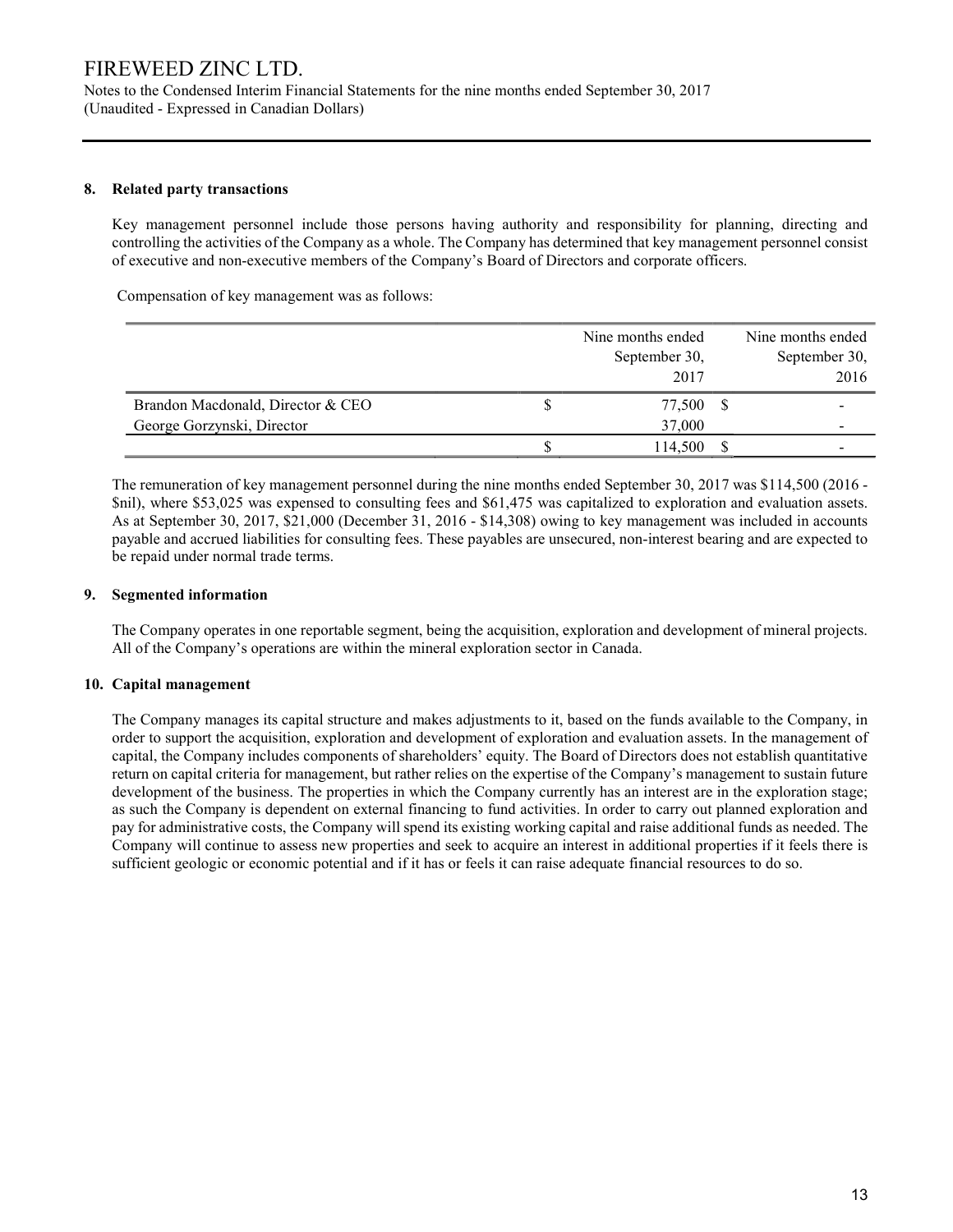Notes to the Condensed Interim Financial Statements for the nine months ended September 30, 2017 (Unaudited - Expressed in Canadian Dollars)

### 11. Financial instruments

Financial instruments measured at fair value are classified into one of three levels in the fair value hierarchy according to the relative reliability of the inputs used to estimate the fair values. The three levels of the fair value hierarchy are:

Level 1 – Unadjusted quoted prices in active markets for identical assets or liabilities;

Level 2 – Inputs other than quoted prices that are observable for the asset or liability either directly or indirectly; and Level 3 – Inputs that are not based on observable market data.

The fair value of the Company's receivables, and accounts payable and accrued liabilities approximate carrying value, which is the amount recorded on the statements of financial position. The fair value of the Company's other financial instruments, cash, under the fair value hierarchy are based on level 1 quoted prices in active markets for identical assets and liabilities.

The Company's risk exposures and the impact on the Company's financial instruments are summarized below:

#### Credit risk

Credit risk is the risk of loss associated with a counterparty's inability to fulfill its payment obligations. Receivables consist of GST recoverable amounts from the Federal Government of Canada. The Company believes its exposure to credit risk is equal to the carrying value of this balance.

### Liquidity risk

The Company's approach to managing liquidity risk is to ensure that it will have sufficient liquidity to meet liabilities when due. As at September 30, 2017, the Company had a cash balance of \$1,482,098 (December 31, 2016 - \$72,214) to settle current liabilities of \$122,561 (December 31, 2016 - \$31,808). The Company believes it has sufficient funds to meet its current liabilities as they become due.

The Company is dependent on obtaining regular financings in order to continue as a going concern. Despite previous success in acquiring these financings, there is no guarantee of obtaining future financings.

### Interest rate risk

The Company has interest bearing cash balances and is at minimum risk to fluctuating interest rates.

### Price risk

The Company is exposed to price risk with respect to commodity and equity prices. Equity price risk is defined as the potential adverse impact on the Company's earnings due to movements in individual equity prices or general movements in the level of the stock market. Commodity price risk is defined as the potential adverse impact on profit or loss and economic value due to commodity price movements and volatilities. The Company closely monitors commodity prices of resources, individual equity movements, and the stock market to determine the appropriate course of action to be taken by the Company.

### Foreign currency risk

The Company operates predominately in Canada and is not exposed to any significant foreign currency risk.